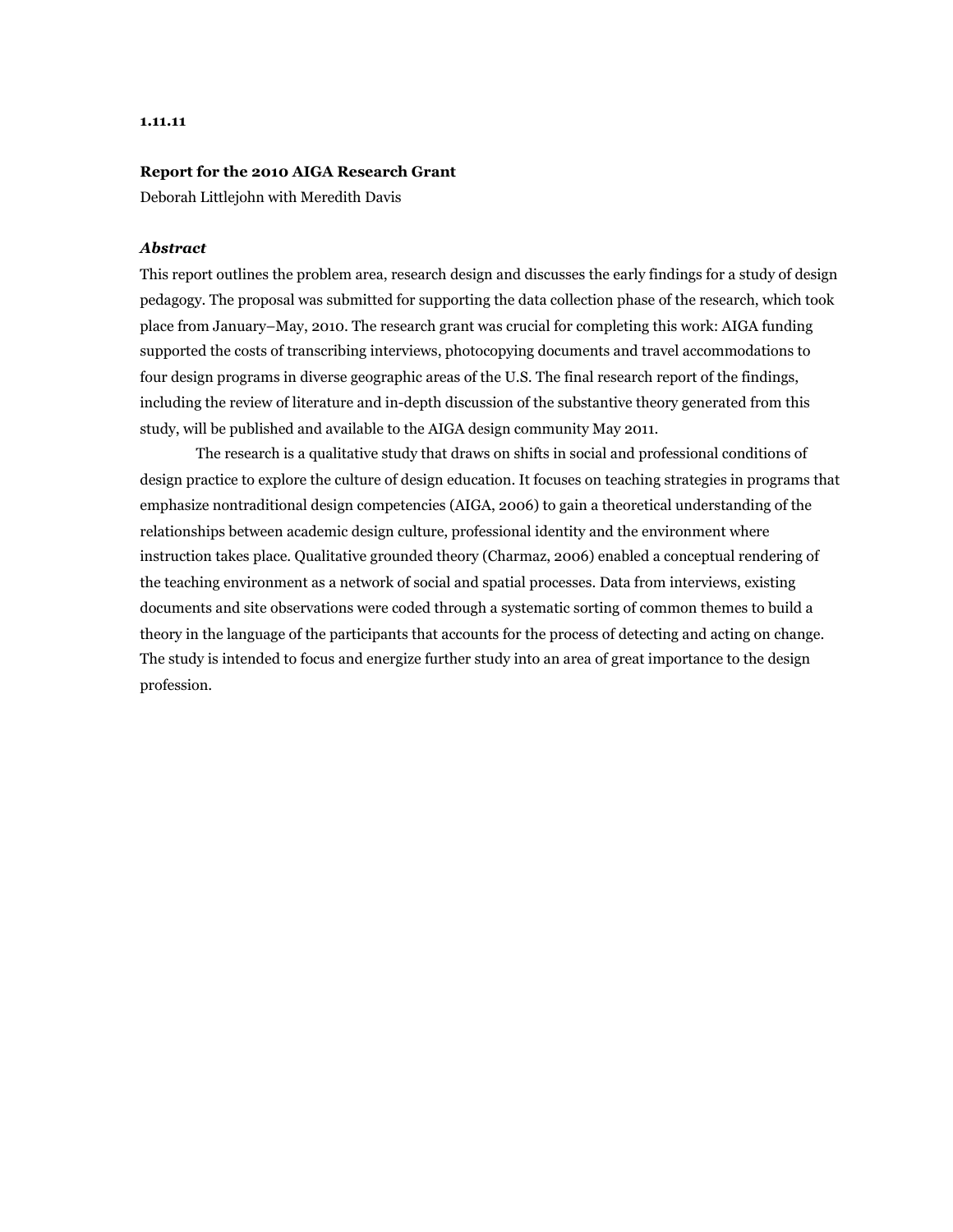## *1.0 Context of the research problem*

Evoking Erikson, the education scholar Lee Shulman (2005, p. 52) once commented that if you want to understand a culture, study its nurseries, and, "If you wish to understand why professions develop as they do, study *their* nurseries." Design is a profoundly changing field of practice and discipline of study. [1](#page-1-0) Professional associations promote design to business, government and other design stakeholders, making the case that design can play a greater role in social innovation and solving the problems of society. Outcomes of their advocacy include increased awareness of design and more complex roles for designers. Design has also become more relevant to other disciplines, as commissions do not fall into neat divisions of specialty (Dykes et al., [2](#page-1-1)009).<sup>2</sup> The complexity of design shifts the focus from single artifacts to the systems in which design operates.

Societal changes like economic forces of globalization and the digital revolution, with its proliferation of information and communications technologies, contribute to shifts seen in the field: the computer is more than a production tool, it is a communications platform that has transformed, and will continue to transform, design (Redström, 2005). While the "creative act" is a prominent characteristic of design's professional identity (Wang and Ilhan, 2009, p. 6), collaborative technologies allow the public to participate in activities that have traditionally been the province of design. Their influence effects, "what is designed, how it is designed and who designs it," requiring designers to "move closer to the people for whom they design" (Sanders and Stappers, 2008, p. 6–7).

 Professional and social movements have done more than present new opportunities and challenge traditional assumptions about established roles (Keinonen, 2009). They have sparked debates over the ability of design education to meet the demands of preparing students for the changing conditions of practice. Design schools are where students not only learn the requisite skills and knowledge to do design work: it is where they tacitly learn how to *be* designers, gaining formative notions of "professional

<span id="page-1-0"></span><sup>1</sup> The term *design* has different meanings. In this study, it is used to represent the broader creative design fields, which comprise various design specialties such as product design, advertising design, graphic design and interactive media design (as opposed to engineering design, for example). This study is about design schools teaching visual communication (or graphic design) and interaction design. The two majors are closely related from a disciplinary and professional standpoint as they are taught in art and design schools.

A *field* is a specialist domain of practice (Bourdieu and Wacquant, 1992). *Practice* is used in two different ways: *design practice*, *professional practice* or *field of practice* refers to the "design industry" and the activities associated with professional services (advising clients, creating concepts and producing prototypes). In the second sense, *practice* is a "coordinated effort formed around a particular activity," as in "the carrying out of some action"—i.e., "teaching practices" (Reckwitz, 2002). A *discipline* is defined as a set of shared commitments to patterns of thinking and behaviors common to an academic community in a given field (Kuhn, 1970). A *profession* is the "knowledge-based category of an occupation" that typically requires study at the higher (college) level, and a period of specialist training (Evetts, 2003).

<span id="page-1-1"></span><sup>2</sup> Information systems (Robinson et al., 2005), business management (Dunne and Martin, 2006) and engineering (Dohn et al., 2005), for example, have established design's relevance in their practices. See also Broadbent and Cross (2003).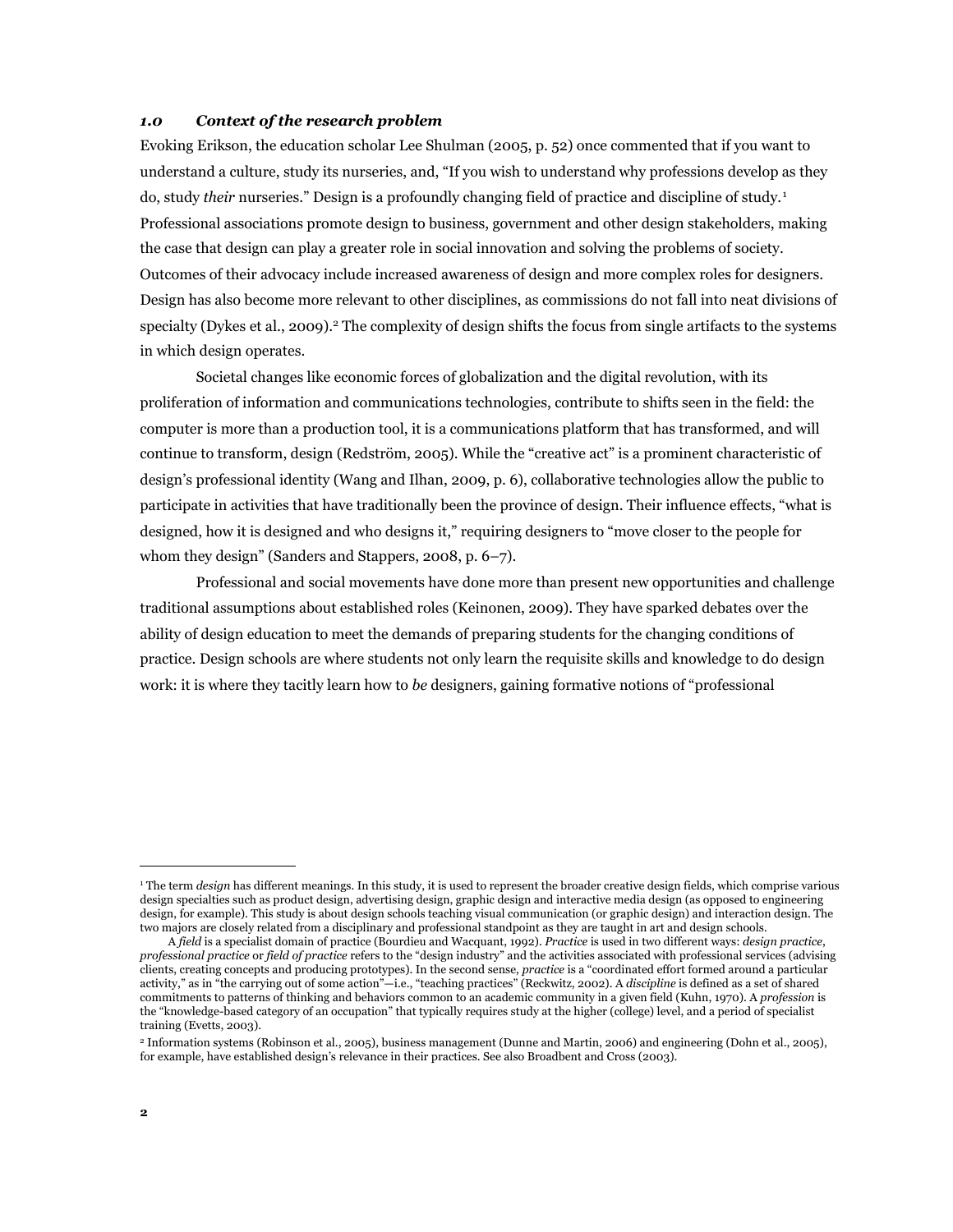identity" (Larson, 1979).<sup>3</sup> Design stakeholders, including associations like the AIGA (2007), among others,<sup>[4](#page-2-1)</sup> have presented the field with a new set of competencies that are noticeably different than the usual conceptual and aesthetic skills that are the instructional concern of most design schools. This study draws on the: 1) *research competency*—design professionals are being asked to ground design decisions in evidence gathered from empirical, analytic research; 2) *interdisciplinary competency*—the ability to interpret research means that designers require a more sophisticated understanding of the processes of other fields, including disciplines outside of design; and 3) *collaborative competency*—user participation and complex, multidisciplinary design projects requires the ability of designers to work effectively in teams, and develop empathic skills to communicate and collaborate with different groups of project stakeholders, professionals and audiences.

 Preparing students to use research findings, communicate effectively with professionals in other fields, collaborate in multidisciplinary teams and develop empathy for the needs of a wide range of project stakeholders, have broad implications for design education. The new competencies raise fundamental questions about the singular mission of design schools to prepare students for creative industries and cause concern over the curriculum and the pedagogy through which it is delivered. If, as Ken Friedman (2004, p. 48) denounced, "Nearly every form of design that has a purpose in today's world is far too complex for the older forms of design education," how can design programs plan responses to the challenges discussed in this report and elsewhere (e.g., Hunt, et al., 2002; Research Society, 2009)? While a list of new competencies provides a foundation for programs to develop different educational goals and learning objectives, there remains a need for practical guidelines for creating new kinds of learning experiences that address knowledge and skill sets that are, perhaps, unfamiliar to most design educators.

 **Significance of the Study.** The outcomes of this study will be of interest to different audiences on several levels. An understanding of the relationships between academic culture and the teaching environment will be useful to faculty and administrators making decisions in their respective programs, while organizations that work with design communities, including accreditation bodies, and the general profession, could benefit from a formal study of design education. This study will be particularly relevant to design schools that offer graduate degrees. Underlying "signature pedagogies" are cultures that bring much to bear on the future of professions (Shulman, 2005). A picture of the profession's identity as seen from the perspective of graduate faculty can reveal much about how the field is seen as a whole, while the choices

<span id="page-2-0"></span><sup>3</sup> Professional identity is a generally-held understanding of what a designers does: the "objects of their activity, the competencies necessary to act efficiently" and the "perspectives, concerns and approaches" related to their activities (Bonsiepe, 1994, p. 49). Professional identity is revealed by what designers call themselves, how they describe their role in their activities and how they organize themselves and their work (Thomson, 1997).

<span id="page-2-1"></span><sup>4</sup> It is notable that other disciplines have issued similar competencies for their professionals: engineering (Dohn et al. 2005), law (McElroy, 2009) and information systems (Martinsons and Cheung, 2001), to name a few. This study draws from criteria outlined a 2007 report, *The Designer of 2015*, by the National Association of Schools of Art and Design (NASAD), the national accreditation body for U.S. design schools, and the American Institute of Graphic Arts (AIGA), the largest professional association for graphic design in the U.S. See also *Six Challenges for Design Education* (Research Society, 2009), PDF available at <www.thersa.org/about-us/media/pressreleases/six-challenges-for-design-education>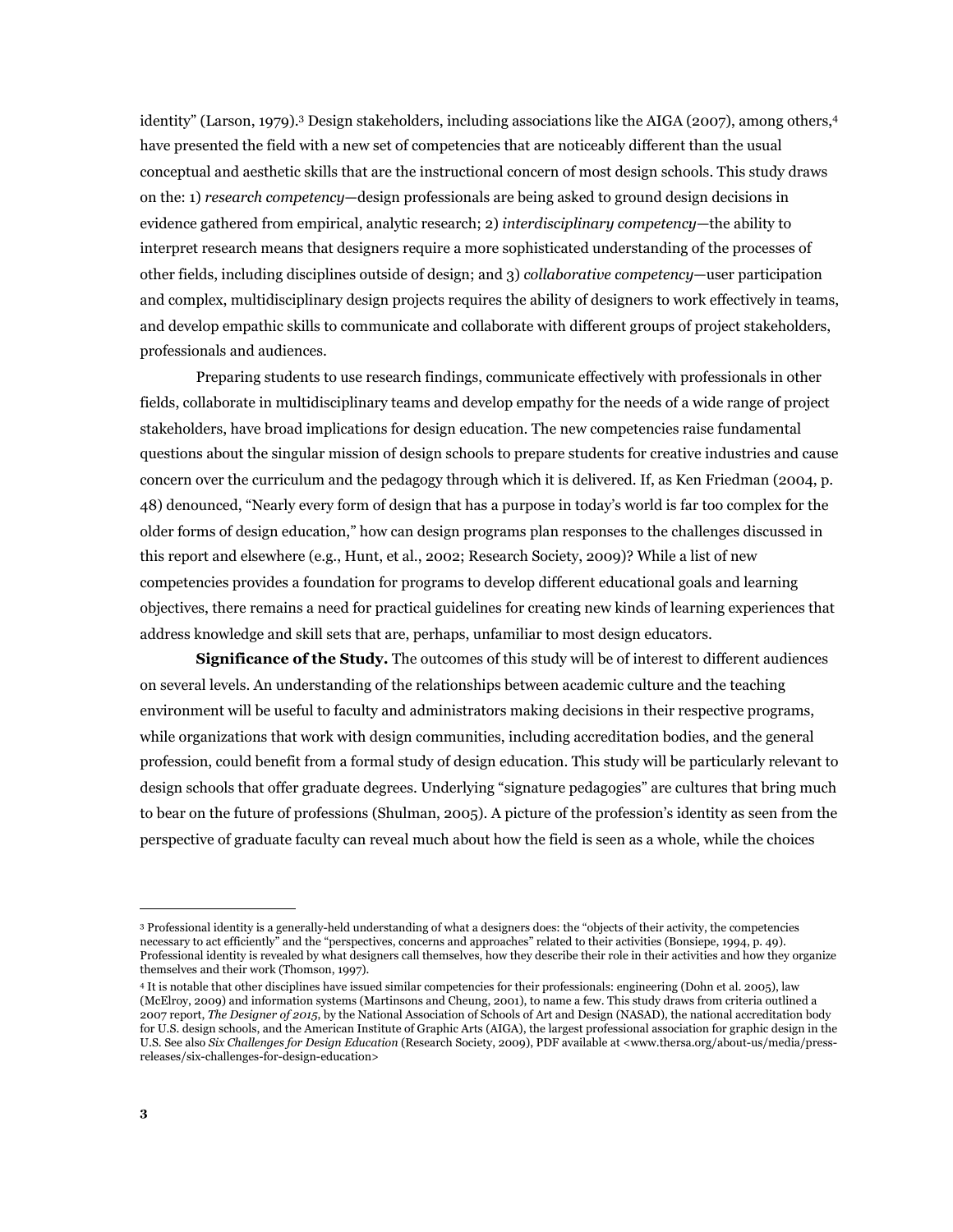faculty make about the curriculum will influence generations of students and shape the future of the design profession.

 Graduate education has an important role to play in this future, although the need for a graduate degree in design is not a commonly held assumption—one reason for the field's underdeveloped research literature and limited publishing venues (Poggenpohl and Sato, 2009). This study helps to fill that gap.

### *2.0 Theoretical perspective*

Empirical research needs to be understood in the context of its paradigmatic orientation. This qualitative study is situated in a naturalistic paradigm. Qualitative research is appropriate when the goal is to make sense of complex situations, gain an in-depth understanding of a phenomenon or construct theory (Groat & Wang, 2002). Unlike logical positivism, value-free objectivity is not a goal of qualitative research, which instead, examines phenomena, people, situations or processes in their natural setting to gain an understanding of the research topic (Denzin and Lincoln, 2005). In taking a naturalistic approach informed by a social constructivist theoretical perspective, this research is ontologically based in relativism. Social reality is constructed—participants, including researchers as "data gathering instruments," (Hammersley and Atkinson, 1995) collaboratively construct the realities in which they participate.

**Research Questions.** The central question guiding this study is: *How do leading graduate design programs express their approach to anticipating, defining and meeting the demands of preparing students for changing professional and social conditions of practice through the design of the teaching environment?* This question is exploratory and investigates how faculty find out about, and make meaning of, change in design practice regarding nontraditional competencies. *Anticipating* is being aware of something before it happens in the context of teaching; *defining* is to state or describe the nature, scope or meaning of new design competencies; and *preparing* is to make students ready to do or deal with design's changing competencies. Teaching is influenced by the teaching environment—a social setting that reflects culture through the ideas, practices and interactions that transpire within it. Following Shulman (2005), the teaching environment is physical, including its different material properties—e.g., technologies, spatial arrangements, furniture and other visible surroundings. It also has a conceptual dimension that includes policies, organizational structures, curricula, calendars and coursework.

### *3.0 Research methodology*

The choice of research strategy in a study should align with its purpose and research questions, and it should not conflict with the ontological and epistemological stances of the investigators (Cresswell et al., 2007), all of which are discussed above. With these criteria in mind, the strategy used in this project is constructivist grounded theory (Charmaz, 2006). Grounded theory was initially developed in the 1960s as a way for analysts to systematically generate concepts from data collected in social science research with the goal of building new theory (Corbin and Strauss, 2008). As a common method in various fields, including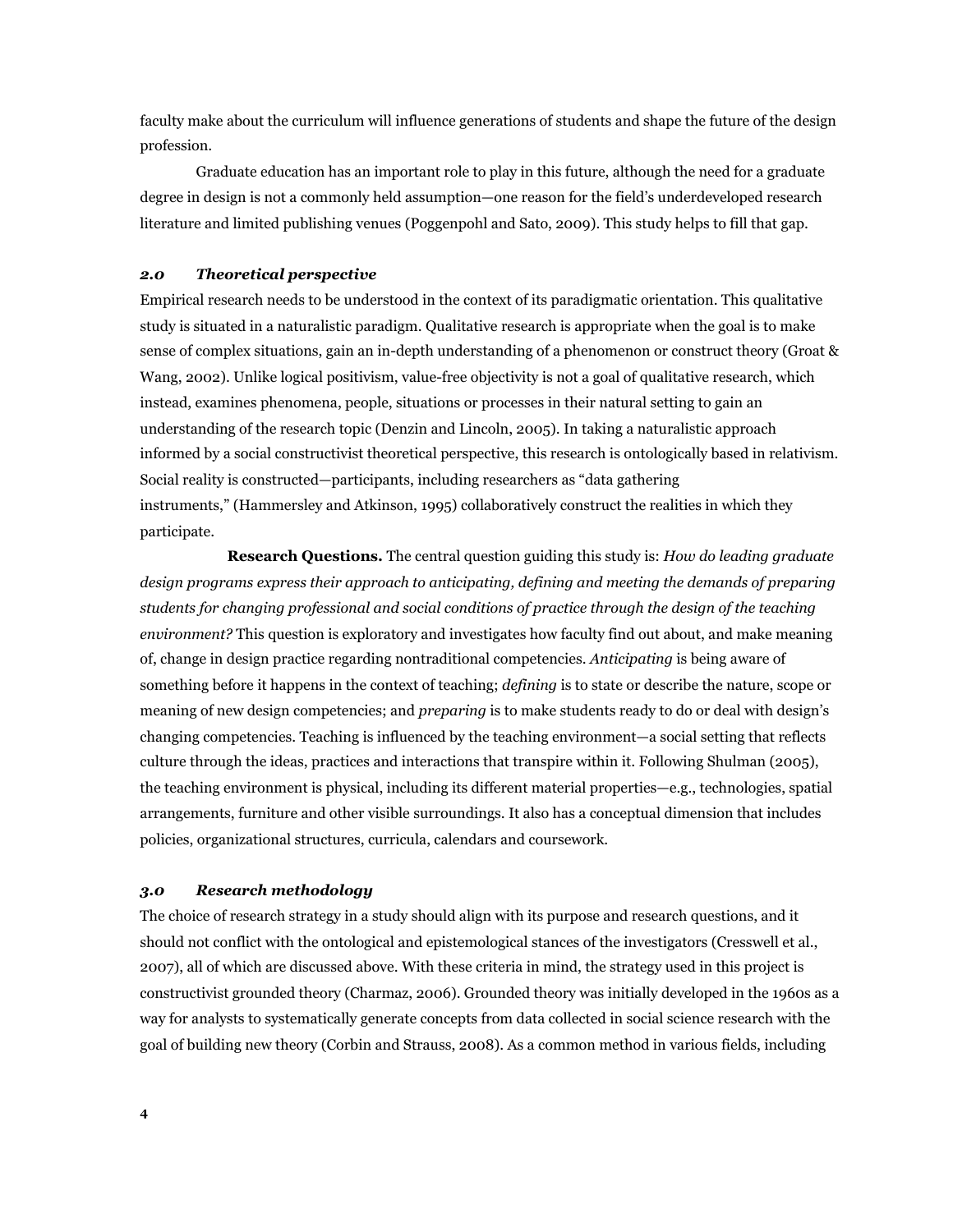education, it is, "particularly effective at understanding the processes by which actors construct meaning out of intersubjective experiences" (Suddaby, 2006, p. 4), and appropriate in contexts where no theoretical framework exists (Sarker et al. 2001).

## **3.1 Participant and program selection**

Initial sampling is where the criteria for selecting the people, cases, situations and settings are established before data is collected. An initial list of programs was gathered from a voluntary survey of 352 degreeoffering design schools,[5](#page-4-0) most of which are in the U.S. (AIGA, 2006), and from a public database of 254 programs accredited by the National Association of Schools of Art and Design (NASAD).<sup>[6](#page-4-1)</sup> Through nonprobabilistic, purposeful sampling, specifically, criterion sampling (Patton, 2002), the list was narrowed to 18 programs. The criteria, discussed below, were identified by analyzing 254 mission statements and program descriptions available on college websites. 18 programs with clear structures for teaching the nontraditional design competencies pertinent to this study—all of which were graduate programs—met the following criteria: (a) mission statements that stress the importance of nontraditional design competencies; (b) specialization in graphic and interactive media design in the terminal MFA degree (as opposed to a MA or MS); (c) demonstration of interdisciplinary content outside of design subjects in the curriculum through minors or required coursework; (d) coursework that address nontraditional design competencies; and (e) programs that are accessible and available to the researcher.

From the 18 schools identified in the preliminary analysis, four programs were recruited. Drawing on categories from an AIGA design school survey (2006), four programs were identified that represent a range of contexts: (a) different orientations, e.g., professional practice model, social design model, designer as author model and academic research model; (b) various organizational structures—private and public colleges and universities; (c) diverse geographic locations; and (d) a range of years in operation (less than 5 to more than 15 years).

After finishing the selection, department heads were contacted to solicit their interest in taking part in the study. Through intensity sampling, in consultation with department heads, individual faculty were similarly recruited based on their ability to offer an in-depth understanding of the program, or, due to their experience in the profession, could provide a rich, detailed perspective on design practice (Creswell, 2003). 29 participants representing a range of faculty ranks were ultimately recruited. It is important to emphasize that the selected programs and individuals were not chosen to be statistically representative of U.S. design schools and faculty. While it is fairly certain they are not alone in thinking strategically about the changes taking place in design, it is notable that the initial analysis of programs, discussed above,

<span id="page-4-1"></span><span id="page-4-0"></span><sup>5</sup> Degrees offered by U.S. design programs include the two-year Associate of Arts (AA) degree, the Bachelor of Arts (BA) degree, the Bachelor of Fine Arts (BFA) degree, the Bachelor of Science (BS) degree and the Master of Fine Arts (MFA) degree. There are other similar titles specific to particular fields such as the Bachelor of Graphic Design (BGD) or Master of Graphic Design (MGD) degrees. 6 There are a bewildering number of design programs in the U.S., and data on existing undergraduate and graduate design programs is remarkably difficult to obtain. NASAD publishes one of the few publicly available databases of U.S. design schools, however it includes only NASAD-accredited institutions (around 250 undergraduate and 85 graduate programs). Some writers have suggested there are well over 2,000 U.S. design programs teaching graphic and interactive media design (McCoy, 1997; Heller, 2005).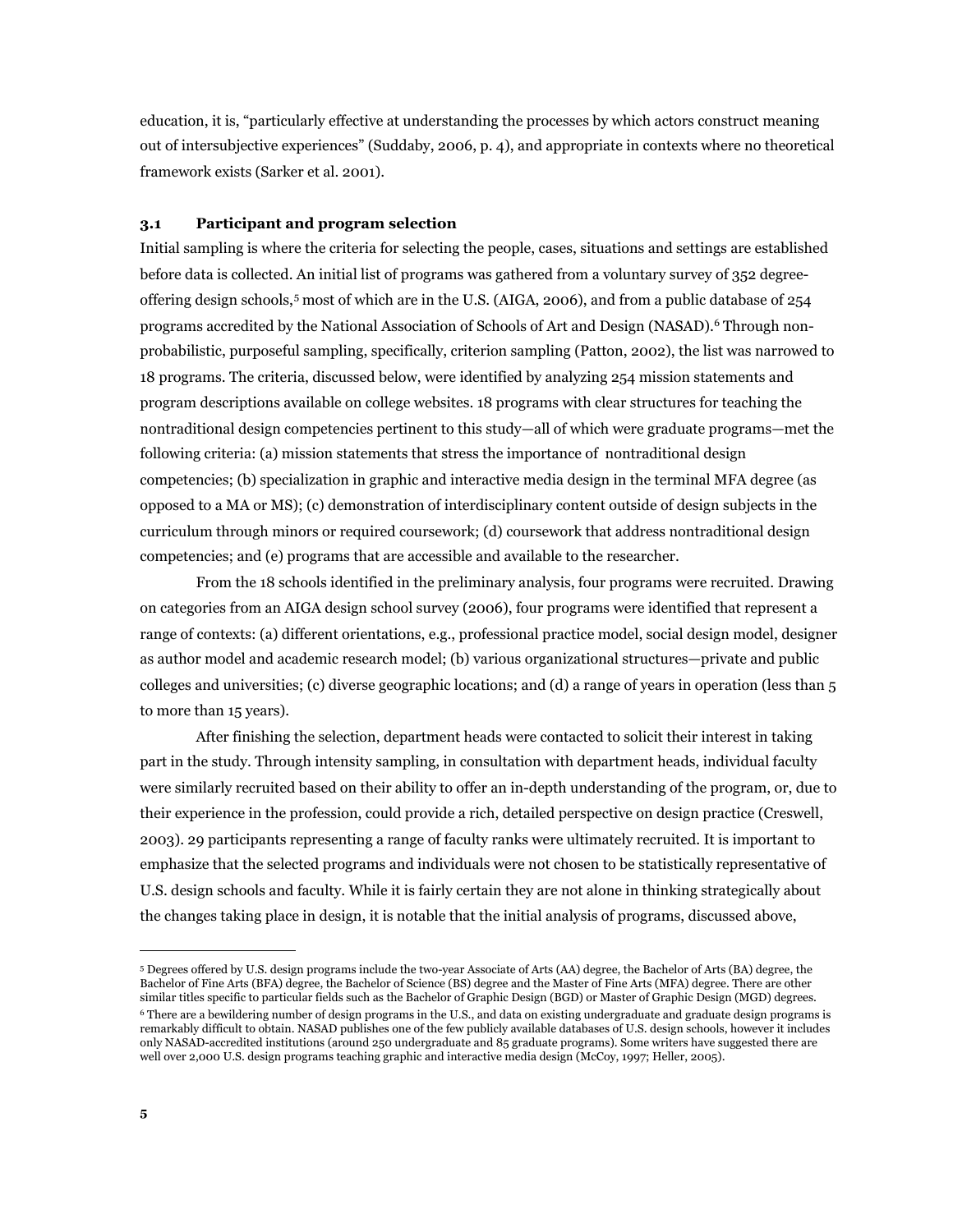revealed few programs that were clearly taking detectible action in addressing the new competencies relevant to this research.

#### **3.2 Data collection & analysis**

More than 440 pages of data were analyzed during this research. Data were gathered from individual interviews, documents and site observations. Interviews are the primary data source; documents and site visits are supplementary. The variety of source material provide an adequate amount of substantial data for obtaining multiple views of pedagogic practices, as well as account for triangulation (Guba and Lincoln, 1985). In-depth, semi-structured interviews took place from January–May, 2010, except for three held by telephone, and all were digitally recorded as MP3 files and transcribed verbatim. As a precaution, notes were taken during interviews, and when possible, reflective thoughts were written following interviews and observations. The identities of participants and programs are protected by using pseudonyms.

**Data collection.** Flexible protocols are better suited to the goals of qualitative research (Hammersley and Atkinson, 1995). The decision to take a flexible approach, as opposed to more structured protocols, was informed by Charmaz (2006), who expressed concern that the process of developing grounded theory could be compromised by strict procedures that control the pace and delivery of responses —e.g., asking identical questions without deviation and remaining neutral without comment or interjection. A loose protocol allowed responses to guide the direction of inquiry (Corbin and Strauss, 2008), and provided the latitude for participants to bring up their own issues concerning the design field, design education and the cultures of their respective institutions. If participants brought up issues that were not initially included in the protocol, these issues were added to subsequent interviews. In a controlled study designed to test hypotheses, constant modification to the interview protocol would be a serious methodological concern. Because this study is qualitative, and uses a constructivist grounded theory approach, the ability to refine ideas gained from changes made to the interview protocol supported the research goal of developing theory (Charmaz, 2006).

 Questions covered topics related to the research questions, written to address the issues within 90 minutes, though extra time was afforded as needed. Thematic areas focused on the participants' backgrounds as design educators and professionals, as well as teaching practices, to understand how participants make sense of current changes in the field. Discussion topics included sources of their information, thoughts about the purpose of graduate design degrees and the types of designers that programs seeks to produce. Teaching topics covered educational philosophies, curriculum development plans, learning objectives for nontraditional competencies, assignments that accomplish these objectives and administrative policies that support or hinder teaching them.

 Documents were downloaded as existing data from websites or sent directly from the participants. Documents supplemented the interviews and created an aggregate of data from different, but related sources. In this sense, they helped draw a more comprehensive picture to increase the validity of the findings (Guba and Lincoln, 1981). Curricula, course descriptions, reading lists and assignments provided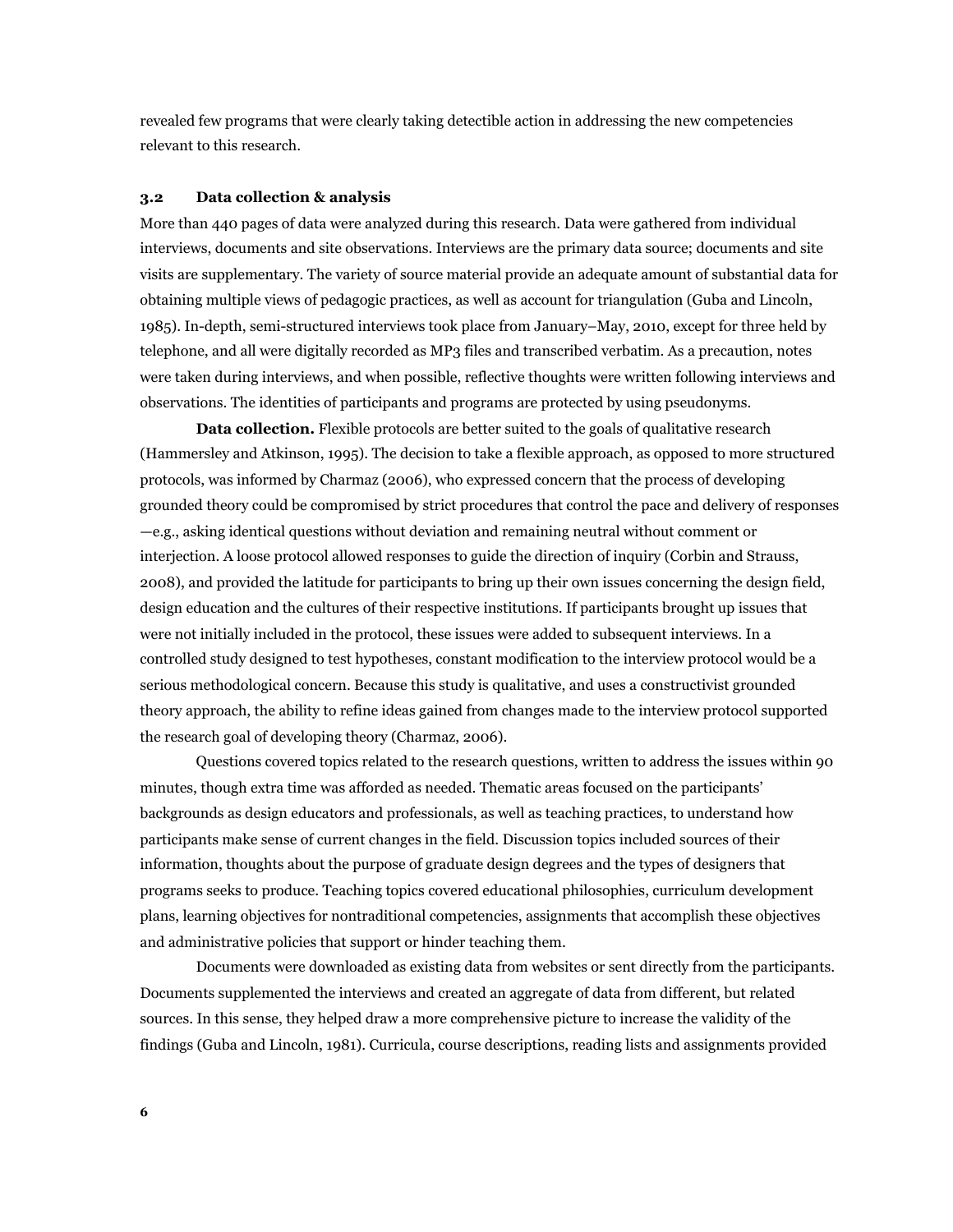substantial background data about program values and objectives, as well as faculty interest areas*.*  Curricula and course syllabi were helpful in identifying appropriate classes to visit and customizing interview questions. Mission statements, recruitment literature, student handbooks, SWOT analyses and accreditation documents were consulted for insight into the program's history, culture and plans for future direction.

 Site visits took place from February–May 2010 and were crucial for gaining a thorough sense of the teaching environment. The time spent in each school yielded an enriched understanding of the program that interviews and documents alone might not have provided. While onsite, the researcher was immersed in the culture of the program for 5–8 hours a day, over 10–14 days, attending classes and spending time in the setting to get a sense of the school's "everyday life" (Hammersely and Atkinson, 2005). Observations focused on interactions and activities in the teaching spaces: how spaces are used, the furniture layout and the use of technology.

**Data analysis.** All interviews, documents and field notes were systematically analyzed using grounded theory coding and analytic memos. Coding is the process of fracturing data into concepts for integrating into more abstract categories that create a conceptual framework from which theory can be built (Charmaz, 2006). Initial coding is done in two steps—open coding and focused coding. Working with very slightly edited transcripts, topical sections of the interviews were labeled with "in-vivo" codes in the participants' words, or with inductively generated codes using sensitizing concepts and concepts from the literature, in answer to the research questions (Charmaz, 2006, p. 55). Focused coding groups concepts into more abstract categories that are recorded in gerund form, where possible, to preserve action (Charmaz, 2006, p. 49). Selective, or "axial," coding involves the integration and refinement of categories by "asking when, where, why, who, how, and with what consequences" questions of the data to identify conditions and interactions associated with categories, and relationships between categories and concepts (Charmaz, 2006, p. 60). During this process, conceptual diagrams are drawn to help visualize patterns in the data and integrate categories (Clarke, 2005; Charmaz, 2006).

 At the time of this report, the analysis is in the phase of elaborating the "primary category," or the central phenomenon that the theory describes, and integrating main categories with the primary category (Corbin and Strauss, 2008).

### *3.3 Quality standards & study limitations*

As "the correctness or credibility of a description, conclusion, explanation, interpretation, or other sort of account" (Maxwell, 2005, p. 106), validity in qualitative research concerns establishing trustworthiness and credibility. Two validation techniques were employed in this study, including triangulation and member checking (Lincoln and Guba, 1985). Triangulation addresses the problem of relying too much on any one data source. By using a sufficient amount of data from multiple sources, as described earlier, and from multiple sites (Clarke, 2005), this study developed along different lines of inquiry through triangulation.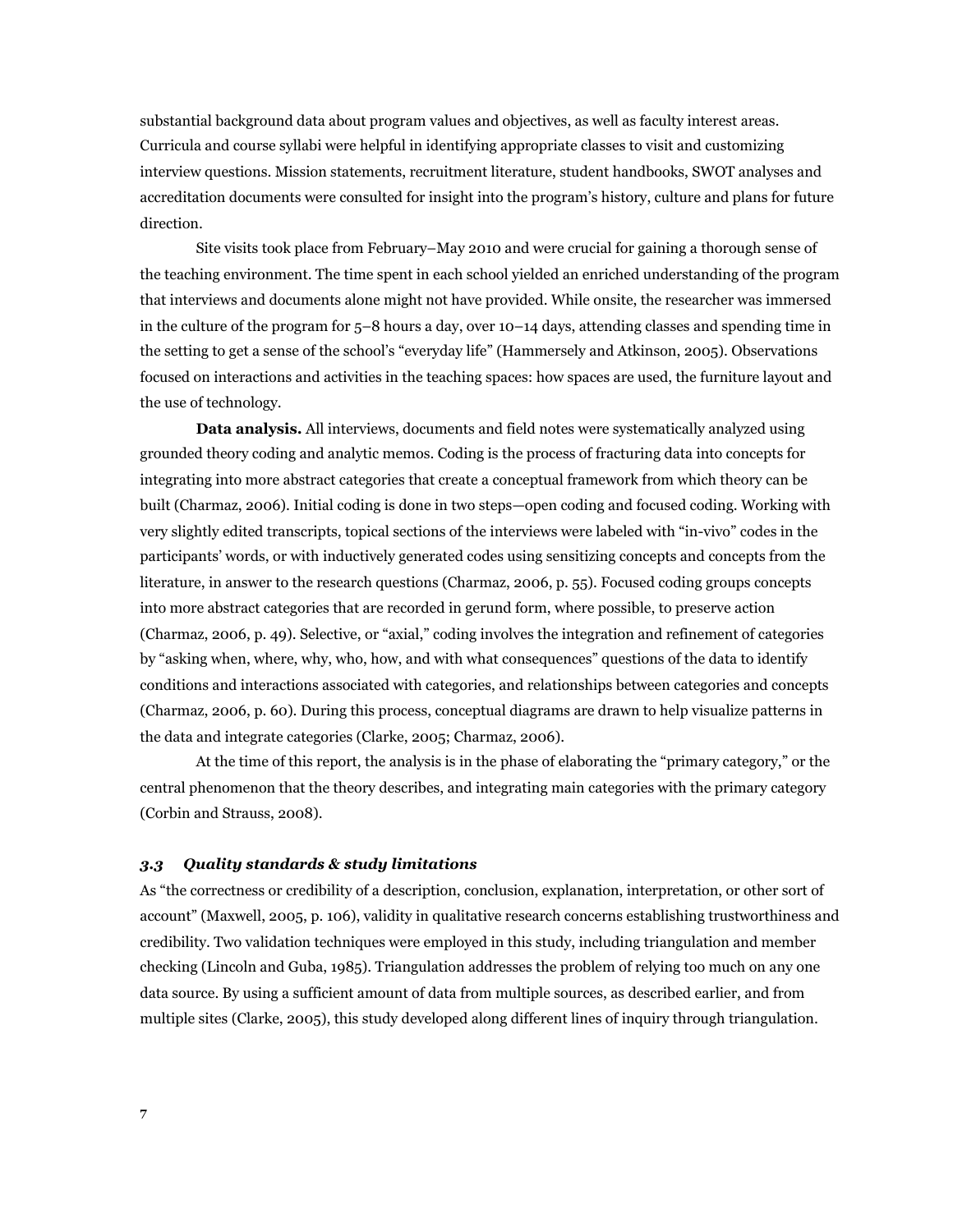Member checking is the process whereby data and analyses are tested with participants to ascertain the meaningfulness, credibility and validity of findings: it is, "the single most important action inquirers can take, for it goes to the heart of the credibility criterion" (Guba, 1981, p. 85). Member checking took place in this study after categories and concepts had emerged. Participant comments were also used to refine the analysis.

 Grounded theory should, "fit the area from which it was derived and in which it will be used," and be broad enough to be "applicable to diverse situations" (Corbin and Strauss, 2008, p. 300). The latter of these criteria assures the modifiability of a theory by establishing grounds for future research findings to be incorporated into it (Charmaz, 2006). To allow for the possibility of transferability, data have been recorded and archived so that researchers can determine if the findings of this study are applicable to their own situations.

**Limitations of the study.** The limitations of context, the role of the researcher and the sampling procedures are discussed below so that readers can decide if the research findings are applicable to their own situations (Guba, 1981). First, the findings of this study are not intended to be generalized to a wider population. Participants and programs are confined to U.S. graduate programs teaching interactive and visual communication design. The teaching environments of college design schools, and of graduate programs—as well as the experience of teaching and being a member of these fields—are, perhaps, culturally specific. While design faculty have much in common, the specific meanings of interactive design and visual communication faculty cannot automatically be transferred to other design fields or levels of study, such as undergraduate or doctorate.

It is also important to note that qualitative researchers actively participate in the findings of their studies. Readers should be aware that the researcher's professional and academic background influenced the results of this study. The final limitation is the sampling procedure, which is purposeful sampling. Participants were not randomly selected and do not form a representative sample of U.S. design programs or faculty. The goal of the study is to understand the culture of design programs actively responding to the changing conditions of design practice. A conscious effort was made to select programs that are viewed as exemplars and that fit the criteria relevant to this study.

#### *4.0 Main categories in the data*

What follows is a brief discussion of the prominent ideas that emerged in the data. A full report of the concepts, categories, their relationships, and how they were analyzed to produce theory and address the research questions, is forthcoming.

### *4.1 External engagement*

External engagement, as understood from the viewpoint of participants, is a process of communication and collaboration through interacting with ideas and individuals outside the program and design field. Schools and faculty are not islands that operate independently—they are constantly engaged with other systems.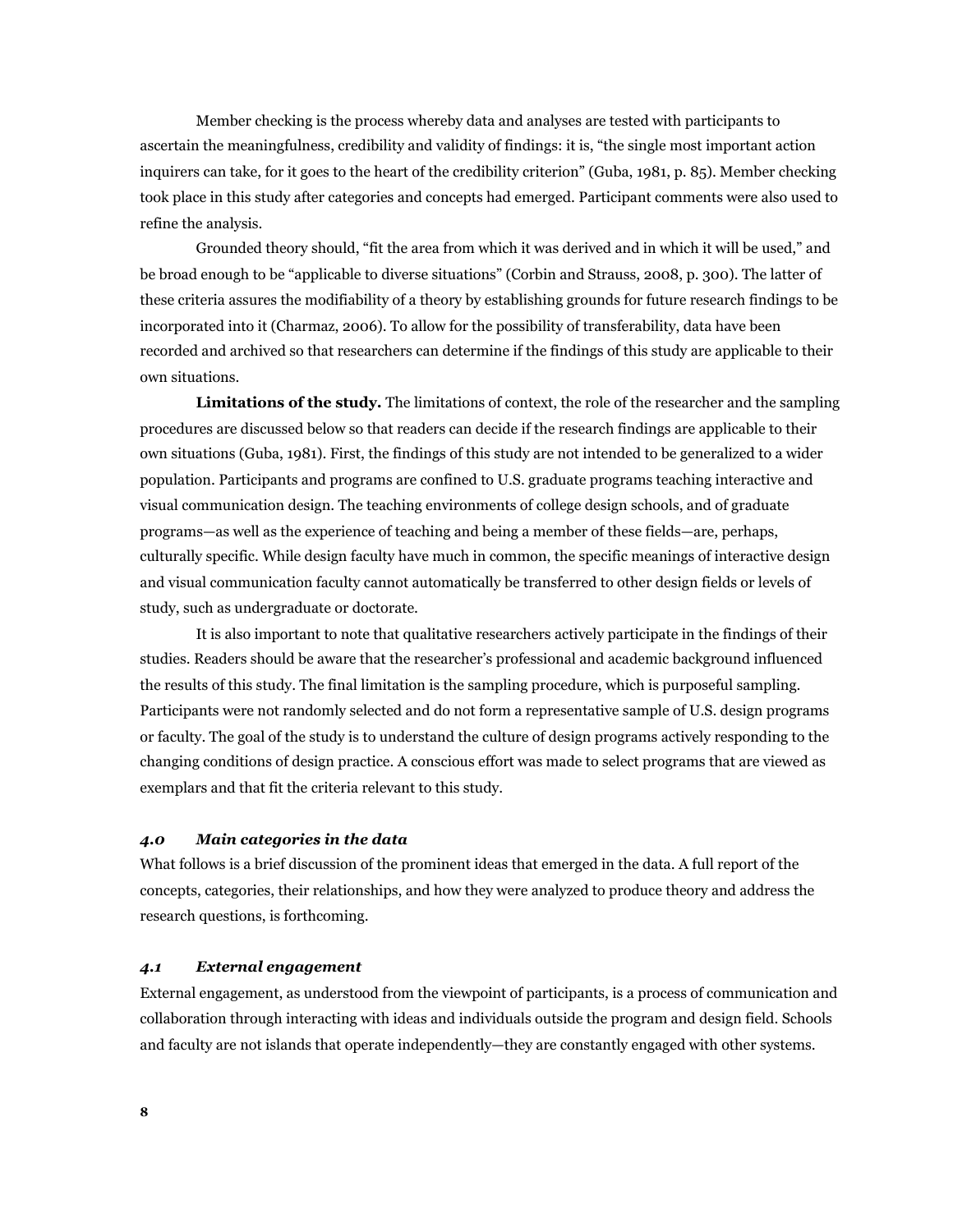The data indicate that the ability to cultivate dense, ongoing networks of connections beyond the immediate department and disciplinary context plays a crucial role in the way programs anticipate, define and meet the demands of preparing students for new conditions of practice.

 External engagement took place in a number of contexts—the college where programs are located, the broader academic organization, to different professional and disciplinary communities. There were numerous examples of ongoing program commitments to provide human, material and financial resources in support of external engagement. These include: dual teaching appointments between other colleges; full time appointment of design faculty with training in fields outside of design; co-teaching with faculty from other fields as well as other design specialisms; degrees built in partnership with other disciplines; interdisciplinary research collaborations with researchers from other disciplines; the recruitment and acceptance of master's students with non-design degrees—and letting non-design majors into upper level design studios and seminars; requirements for design majors to take advanced coursework in non-design disciplines; the development of standalone, online design courses specifically offered for credit to students in other majors; advisory relationships with experts from other fields and industries; experts from other areas serving on design thesis committees, and design faculty serving on committees of other majors.

The subcategory, "looking outside design" emerged in the data of each participant, through discussions of teaching philosophy. As a physical and metaphorical goal of coursework, students "leave the field" in assignments that require them to "spend time with real people," "find ways to involve people in projects," "get outside the studio," and "read outside design." Rather than limit student work, participants encourage the "connection of design to broader perspectives," in projects that are not prescribed or defined by format or design specialty. "Looking outside design" became a crucial concept in that it revealed the dense web of relationships and multidirectional effects of external engagement.

## *4.2 Mediation*

"Mediation" is a prominent category in the data of each program. [7](#page-8-0) Concepts in the "mediation" category emerged in topics surrounding design expertise and the designer's roles and values—all issues that concern professional identity. Meanings about design are mediated by participants seeking to change limited perceptions and habitual mindsets about design practice.

**Distancing.** Participants distance design from artistic views of the profession that see a "creative genius" at the center of design activity—a model of the profession that is, arguably, prevalent in design schools. Distancing was evinced by numerous references to problems with current practices in the profession and the academy. Properties of "distancing" ranged from frustrations with current design discourse and the limited voices and venues of its circulation, to tensions about location in schools of fine

<span id="page-8-0"></span><sup>7</sup> The understanding of "mediation" used in this study is based on the ideas of Wertsch (1999) and activity theory (Engeström, 1999). "Mediated action" is a developmental process that arises from the creation and use of artifacts—e.g., definitions, policies or curricula, for example—as people work together. As people create artifacts, and negotiate their meaning, meanings are changed and new meanings arise (Engeström, 1999; Riesch, 2010).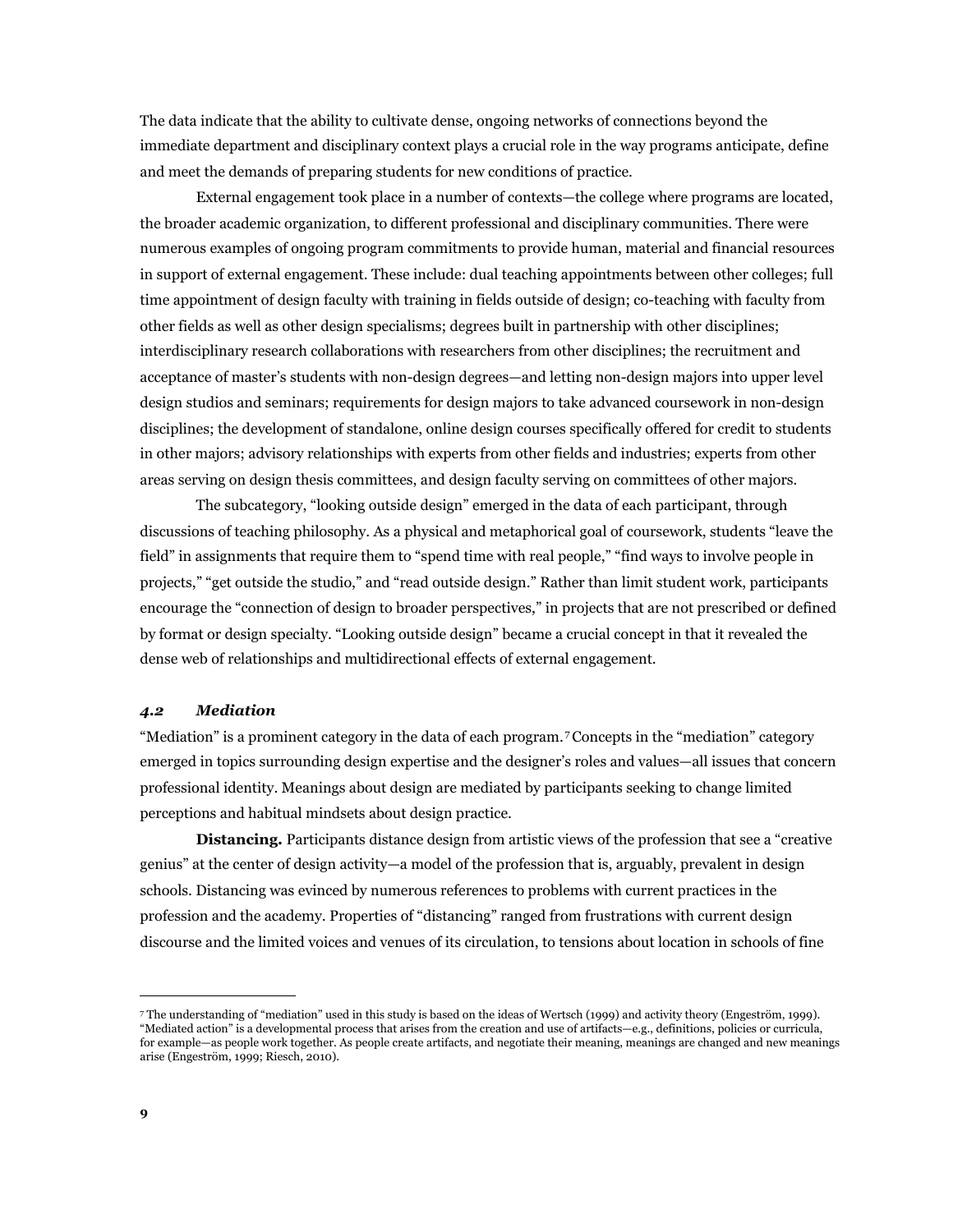art, to desires for moving closer to other perspectives to enrich design. Participants often brought up the "distancing" category along with ideas of establishing rigor and changing preconceptions.

**Expanding.** In each program, "expanding" the domain of design was a reoccurring theme. Mediation in the context of external engagement—or as participants put it, "having a foot in different worlds"—is about elevating design practice and advocating design's value with the purpose of developing new dispositions or expanding design beyond traditional notions of practice. Individual participants carry out these activities in different communities (student, academic, professional) at various levels (local, national, international), including: presenting regularly at conferences; holding workshops and lectures for other colleagues and classes; participating in professional associations; doing collaborative research with faculty in other fields; writing in academic and professional publications or serving on their editorial boards. Public venues are seen as opportunities to provide leadership by directing where the field should be moving. Participants also prepare students to make a case for being involved in projects at conceptual levels and invent their own career paths into the field.

**Providing frameworks.** Participants mediate design meaning for students by providing frameworks that facilitate their understanding of nontraditional design competencies, establish rigor in their concepts and develop new behaviors and dispositions. "Providing frameworks" is the means by which nontraditional design competencies are operationalized in student work. It is important to note that participants do not simply import theories and methods from other disciplines into design coursework understanding the work of other fields does not mean teaching designers to be researchers. Two concepts help make this point: "maintaining the uniqueness of design" and "making appropriate for design." "Making appropriate for design" is the process of reframing the knowledge producing processes, methods and ideas from other fields—e.g., participant observation, survey methods, explaining what it means to "do research"—for design contexts. It is surprising that several participants mentioned avoiding the word "research" in discussions with design students. At the same time, faculty provide frameworks for students to adapt, invent and rename the ideas and practices of other fields to make them appropriate for the needs of their design work.

 "External engagement" is the main context where multidirectional patterns of mediation were demonstrated: participants find community with other voices, make connections between design and the practices of other fields, externalize expertise, reframe design in generalist terms and provide frameworks for understanding other disciplines. Simultaneously, these ideas are made appropriate for design. Design is distanced from the individual "creative genius" model, but the relevance of traditional creative design skills like craft and aesthetics, are maintained. Form-making competencies are as important as nontraditional competencies to participants: the ability of designers to communicate ideas in visual forms differentiates design fields from other disciplines. Making is a way of understanding, questioning and testing. "Maintaining the uniqueness of design," then, is about manipulating what form-making means—not uncoupling it from professional identity.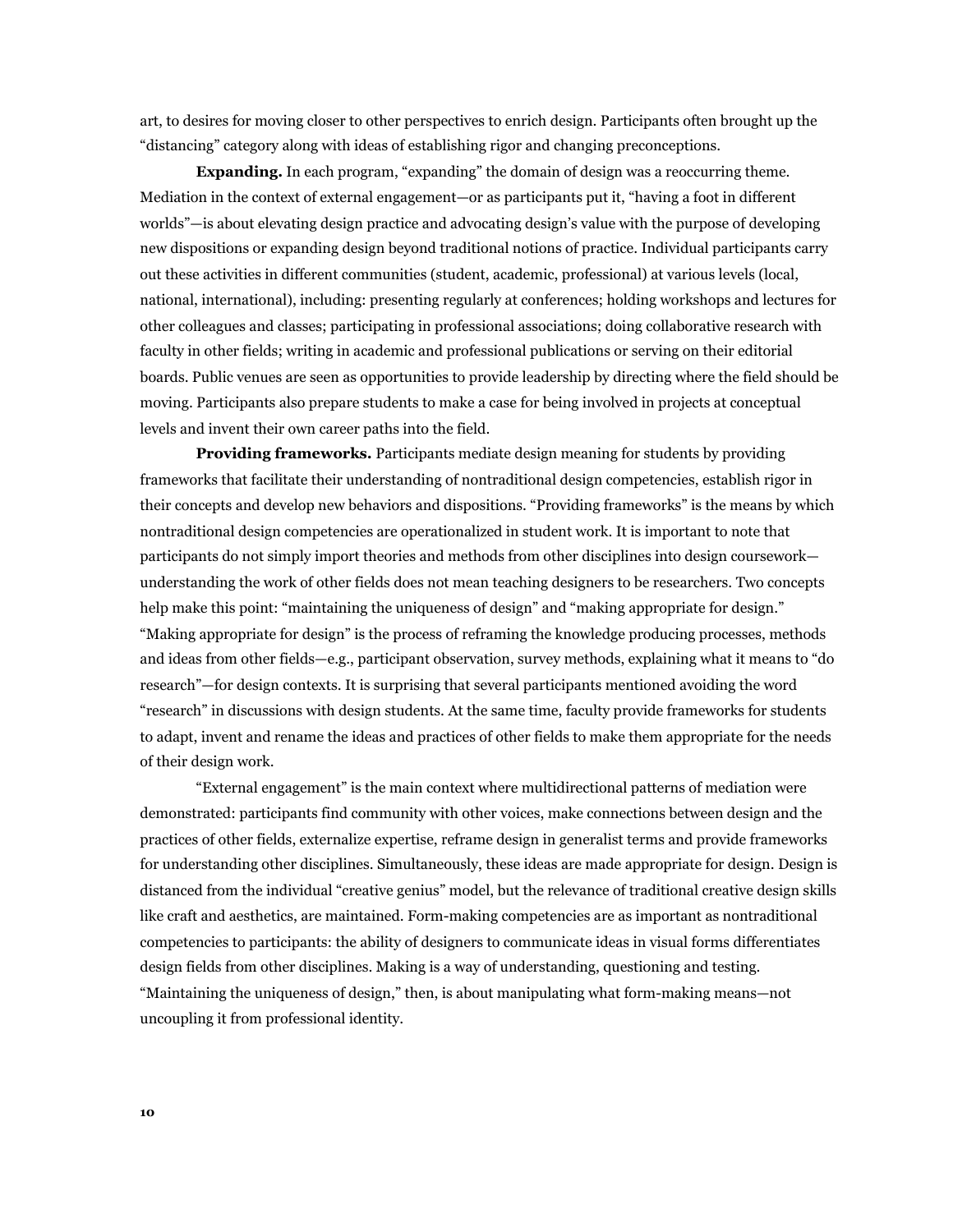### *4.3 Ecological & generative viewpoints*

The data suggest that teaching environments are designed to create change and mediate meaning on multiple levels. "Ecological and generative viewpoints" are ways of operating, and metaphorical positions, from which to "see" provisionality. Positions are generative in that they create conditions for transforming practices rather than reproducing them. Seeing possibility goes hand in hand with questioning existing ideas and ways of doing—a theme that appears regularly in the data. In this regard, several participants described how, at times, they "shoot from the hip," "go against the grain," and "operate without a compass."

Participants describe their understandings of design, their teaching practices and the philosophies of their programs using ecological and spatially expansive metaphors: seeing the "big picture," looking "holistically," thinking in "long time horizons," encouraging "diversity," being "focused on the future," operating on the "fringe" and the "periphery," working at the "boundary" or on "fuzzy frontiers." Such metaphors are another way of seeing, as in seeking "possible worlds" (Cole, 1999, p. 91). This category is about perception: ecological visions and generative geographies are ways of understanding environments and their *affordances (*Gibson, 1979). Affordances consider the apparent and plausible properties of something that would lead to its use. People perceive their environment scaled relative to their position. It makes sense that expansive, generalist viewpoints may be the most productive for seeing provisionality and possibility, as well as detect change.

**"Generalist" practice.** For the participants, design is not defined by what is made, the media and format in which it is made, or by design specialty. Externalizing design—especially to people not familiar with the field—requires broader explanations of what design can do and what it contributes to the project at hand. By taking the focus off specialization, generalist narratives explain design expertise in familiar terms to different groups of people. Understanding the broader context of design is a necessity for designers engaged in new modes of practice. Framing design in generalist terms means that programs accordingly shift their educational focal points to learning outcomes that are applicable in, and transferrable to, various situations. For example, the designer is a professional who can sort out and prioritize the conflicting needs of different project stakeholders; designers are competent in a range of activities, such as ideation, visualization and implementation, that facilitate moving a project forward; design is a space that unites different worlds; design is communication. Participants conveyed objectives such as: comfort with ambiguity; adaptability; communicate expertise; and learn how to learn. Framing design in generalist terms changes the language participants use to talk about design's roles, values and activities—i.e., professional identity. According to Rochon (1998), change in language alters how people think and allows people to change their practices more readily.

**Constant tinkering.** "Constant change" and "dealing with change" were repeatedly brought up by participants. The subcategory "constant tinkering" arose from a program's need to build diverse, flexible infrastructures that can respond to change. "Constant tinkering" is evolving, incremental change (to curricula, coursework, projects, reading lists, etc.), created through regular assessment, learning from colleagues in co-teaching partnerships and setting aside time for group reflection. Adaptive structures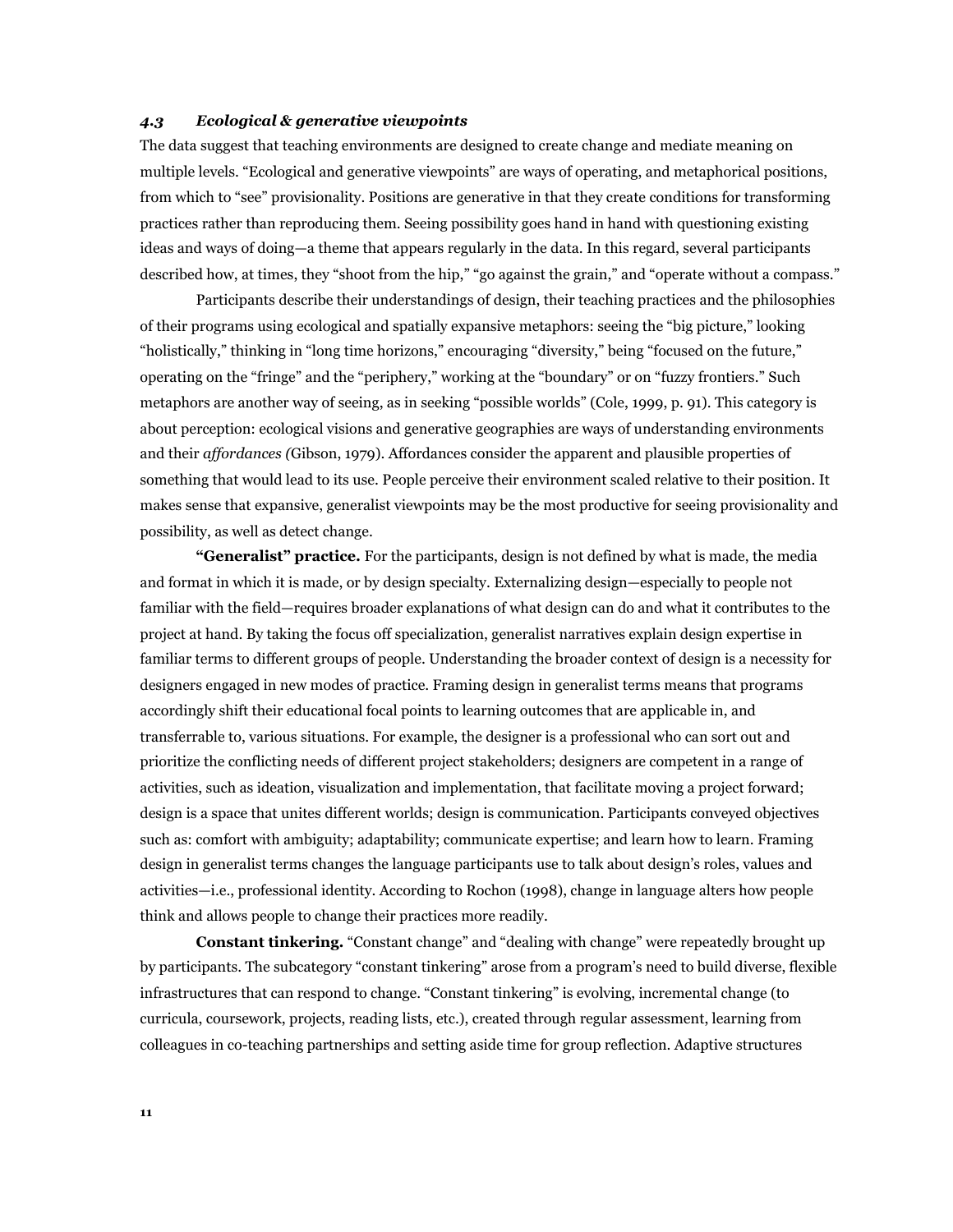allow, and encourage, "changing on a dime," "teaching in new ways" and "responding to what's current." Open visions of the curriculum require finding provisionality—and knowing there is always a better way in the teaching environment, including in the general academic structure of the institution. This was demonstrated, for example, through the ability to circumvent policy, break out of semester-course academic calendar systems and align course and credit structures to achieve desired goals, like more opportunities for co-teaching. Concerning "policy" and the ability to adapt, it is significant that each program and institution is described as having "low walls" and "no barriers."

### *4.4 Transparency*

Ongoing dialogue and open discussion keeps the discipline and the profession honest. In this study, "transparency" is about deliberate instruction: demystifying learning objectives by "naming" what is learned and laying a foundation for common understanding. It also relates to ethics, demonstrating habits of mind and holding design accountable to others. "Externalizing expertise" is an educational priority and professional responsibility. At first, "externalizing expertise" was understood in the traditional sense of a studio discussion about student work. As the analysis progressed, however, "externalizing expertise" was shown to be a much more nuanced and multidimensional activity. Design projects in these programs often cross into the knowledge of other disciplines, and participants hold students accountable to that expertise by making them aware of the limits of design expertise. Participants encourage the alteration and invention of research methods from the practices of other fields, but they concurrently stress that students externalize their methods and the ways in which they are (and are not) used. "Developing dispositions" means that participants create situations for students to engage in the behaviors of researchers, ethical professionals and accountable citizens; "changing student mindsets" is about getting students to take responsibility for their learning—and see themselves as professional equals rather than students.

**Generational thinking.** The subcategory "generational thinking" was found in ethical concerns and responsibilities that programs have to students and the profession. Student career trajectories are long term; students are committed professionals and social citizens. Programs demonstrate commitments to advanced study that are ongoing and include human, material, financial and conceptual resources. At a basic level, graduate work is clearly distinguished from other levels—the graduate curriculum does not operate on the undergraduate course structure, for example. There is purposeful consideration of the cohort admitted into the program each year: having the right number and a diverse disciplinary mix of students and the faculty numbers that support these requirements. Programs support attending conferences, educational funding through teaching assistantships, and dedicated work space. Libraries reflect a program's mission by maintaining diverse holdings and subscriptions—design related and otherwise—to academic journals as well as professional trade journals, and providing access to multiple online databases. The teaching environment itself supports the diverse behaviors expected of the type of designer the program seeks to produce.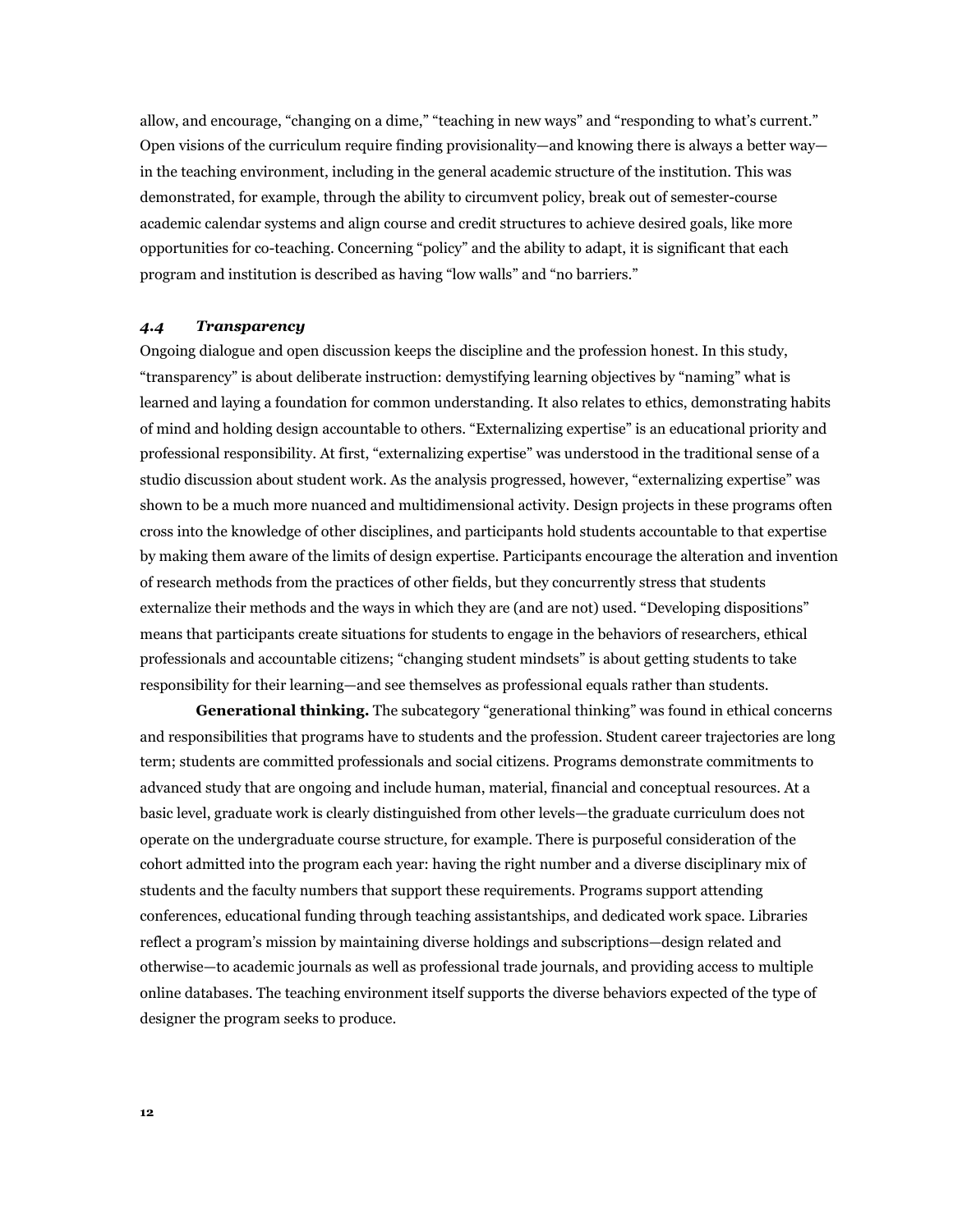# *5.0 Conclusion*

The vocational path of design transitioned from apprenticeship to a culture of professionalism, transferring the responsibility for preparing future designers from individual practitioners to schools of design. Design learning has become characterized by formats (Typography, Web Design, Packaging Design, Motion Graphics, etc.) that segregate practice into "artifactual chunks" that bely the complex contexts and situatedness of skills in which design is produced. It is no longer sufficient for designers to acquire expertise within the boundaries of their discipline—nor can they know everything there is to know about the field. Knowing is a living process in which understanding arises from acting, thinking and talking with others (Wenger, 1998).

 The dynamic interplay between individual faculty and the wider contexts of program, institution, field and society emerging in this study illustrate multidirectional relationships among academic culture, professional identity and the teaching environment. These contexts operate as interconnected systems and webs of relationships that mutually affect and engage each other in different directions. The future of design education is an issue that requires more than simply reacting to change. If design programs want to cultivate conditions in the teaching environment that sustain proactive responses, then "the system in which the garden is embedded is as important as the properties of the garden itself" (Cole, 1999, p. 93)*.*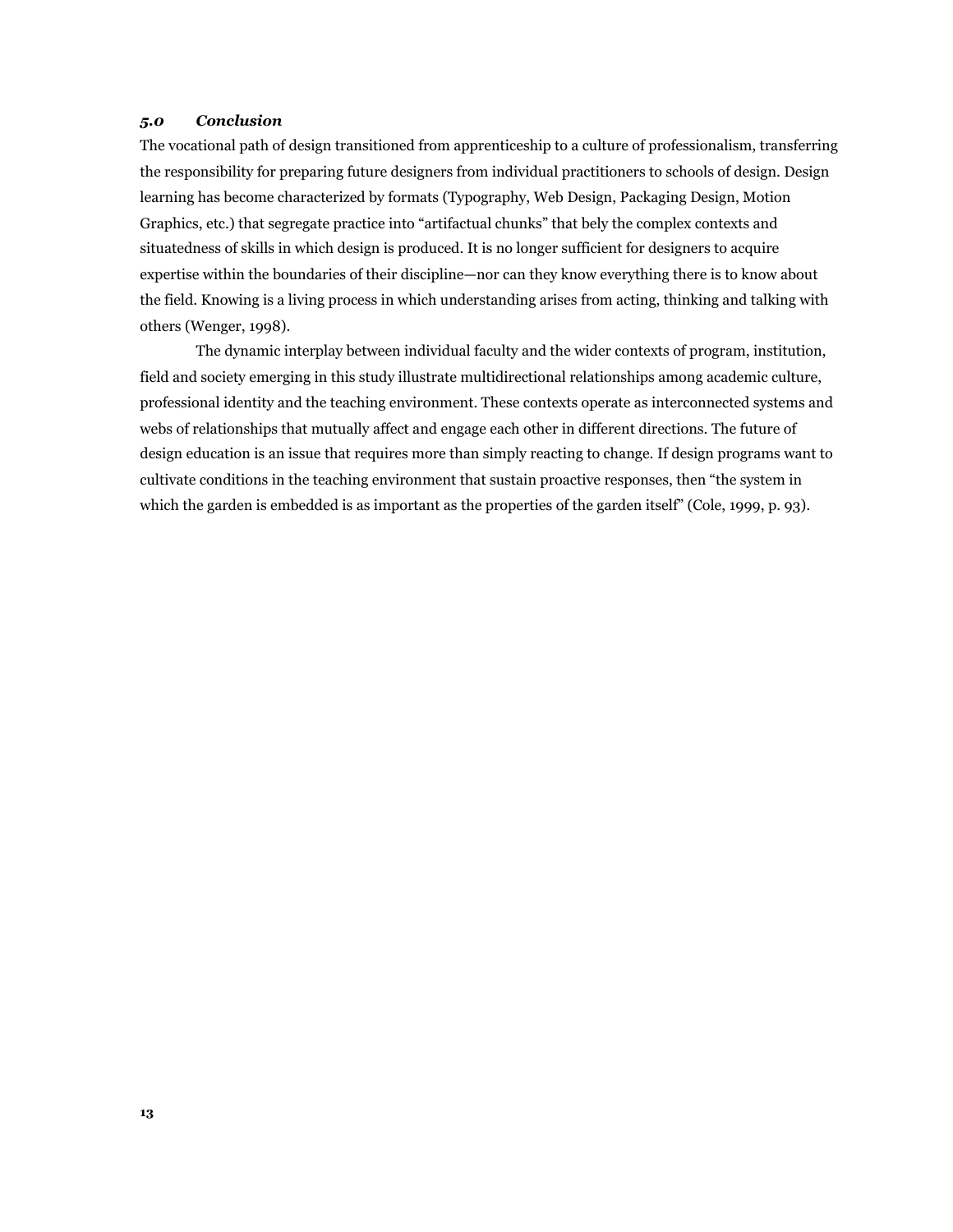### *6.0 References*

American Institute of Graphic Arts & National Association of Schools of Art and Design (unpaginated, undated PDF). "Making Choices about the Study of Graphic Design," nasad.arts-accredit.org/site/.../AIGA\_NASAD\_student\_brochure.pdf.

AIGA (2007). "Defining the Designer of 2015," www.aiga.org/content.cfm/designer-of-2015.

AIGA (2006). *Survey of Design Education Programs*. http://designeducators.aiga.org/discussion/ 2007/03/2006\_national\_survey\_of\_design.cfm

Bonsiepe, G. (1994). "A Step Towards the Reinvention of Graphic Design," in *Design Issues*, Vol. 10, No. 1, pp. 47–52.

Bourdieu, P., and Wacquant, L. (1992). *An Invitation to Reflexive Sociology*. Chicago, IL: University of Chicago Press.

Boyer, E., and Mitgang, L. D. (1996). *Building Community: A New Future for Architecture Education and Practice*. Ewing, NJ: The Carnegie Foundation for the Advancement of Teaching.

Broadbent, J. A., and Cross, N. (2003). "Design Education in the Information Age," in *Journal of Engineering Design*, Vol. 14, No. 4, pp. 439–446.

Charmaz, K. (2006). *Constructing Grounded Theory: A Practical Guide Through Qualitative Analysis*. Thousand Oaks, CA: Sage.

Clarke, A. E. (2005). *Situational Analysis: Grounded Theory after the Postmodern Turn*. Thousand Oaks, CA: Sage.

Cole, M., "Cultural Psychology: Some General Principles and a Concrete Example," in Engeström, et al., (1999). *Perspectives on Activity Theory*. Cambridge, UK: Cambridge University Press.

Corbin, J., and Strauss, A. (2008). *Basics of Qualitative Research* (3rd edition). Thousand Oaks, CA: Sage.

Creswell, J. W. (2003). *Research Design: Qualitative, Quantitative and Mixed Method Approaches* (2nd ed.). Thousand Oaks, CA: Sage Publications, Inc.

Denzin, N. K., and Lincoln, Y. S. (2005). *The Sage Handbook of Qualitative Research* (3rd edition). Thousand Oaks, CA: Sage.

Dohn J., Pepper, D. W., and Sandgren, E. (2005). "Creating Innovative Curricula: Developing New Programs with New Paradigms," in *International Journal of Engineering Education*, Vol. 21, No. 2, pp. 233–238.

Dunne, D., and Martin, R. (2006). "Design Thinking and How It Will Change Management Education: An Interview and Discussion," in *Academy of Management Learning & Education*, Vol. 5, No. 5, pp. 512–523.

Dykes, T. H., Rogers, P. A., and Smyth, M. (2009). "Towards a new disciplinary framework for contemporary design practice," in *CoDesign*, Vol. 5, No. 2, pp. 99–116.

Engeström, Y., Miettinen, R., and Punamäki, R. (1999). *Perspectives on Activity Theory*. Cambridge, UK: Cambridge University Press.

Evetts, J. (2003). "The Sociological Analysis of Professionalism: Occupational Change in the Modern World," in *International Sociology*, Vol. 18, No. 2, pp. 395–415.

Findeli, A. (2001). "Rethinking Design Education for the 21st Century: Theoretical, Methodological, and Ethical Discussion," in *Design Issues*, Vo. 17, No. 1, pp. 5–17.

Frascara, J. (2008). "Design Education in the Last Fifty Years: A Personal Perspective." In R. Sassoon (ed.), *The Designer: Half a Century of Change in Image, Training, and Techniques*, pp. 40–50. Chicago, IL: The University of Chicago Press.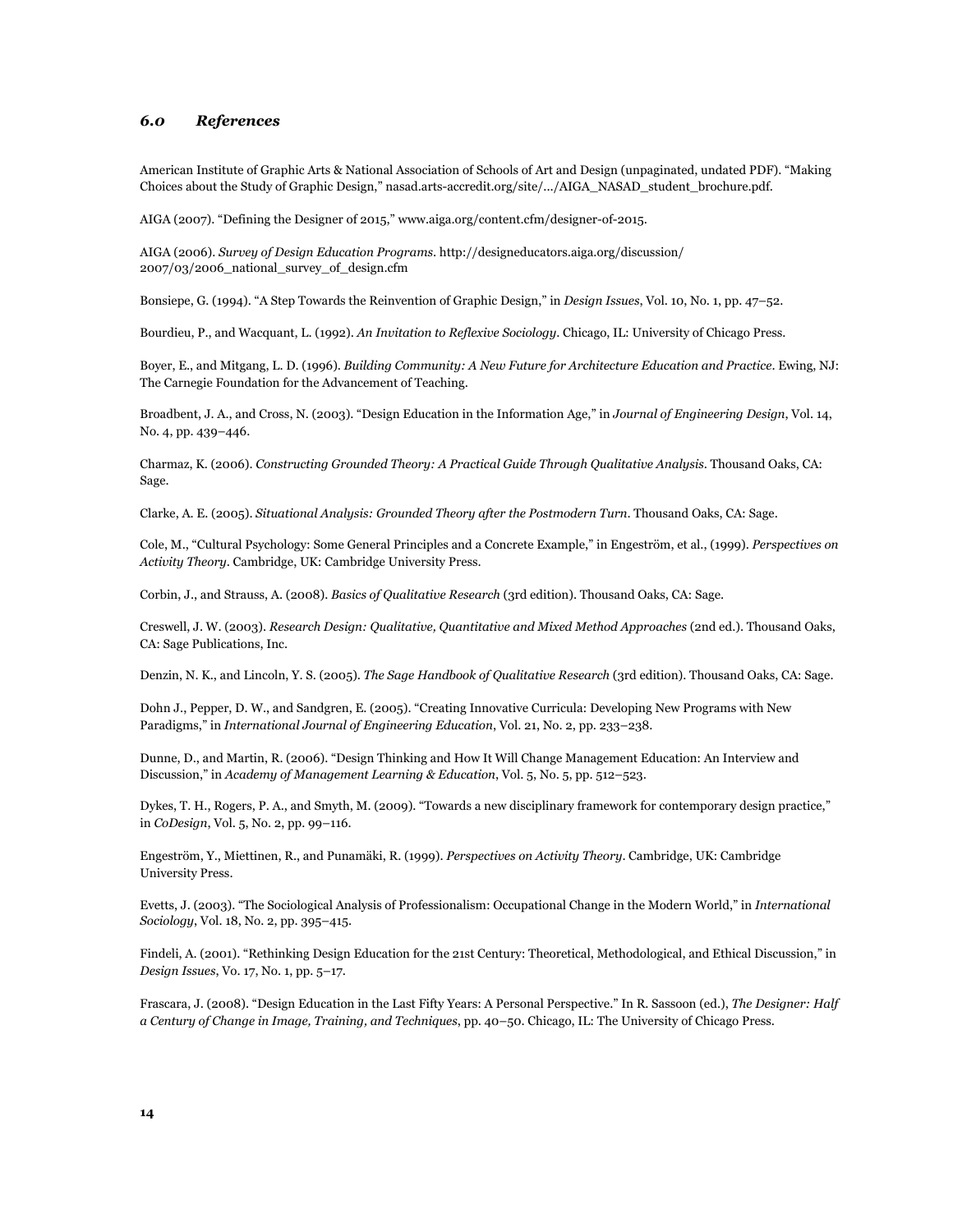Friedman, K. (2004). "Design Curriculum Challenges for Today's University," www.arts.ac.uk/docs/cltad\_friedman.pdf. PDF accessed February 2008.

Gibson, J. J. (1986). *The Ecological Approach to Visual Perceptio*n. Hillsdale, NJ: Lawrence Erlbaum Associates.

Guba, E. (1981). "Criteria for assessing the trustworthiness of naturalistic inquiries," in *ECTJ: Educational Communication and Technology Journal*, Vol. 29 (2), pp. 75–91.

Guba, E. G., and Lincoln, Y. S. (1981). *Effective Evaluation*. San Francisco: Jossey-Bass.

Hammersley, M., and P. Atkinson (2006). *Ethnography: Principles in Practice*. 2nd edition. London and New York: Routledge.

Heller, S. (2005). "Too Many Grads or Too Few Competencies? The Design School Dilemma," www.aiga.org/content.cfm/toomany-grads-or-too-few-competencies-the-design-school-dilemma.

Hunt, J., Lefevre, S., Mayer, N., Myers, C. and Tarantal, S. (2002). *Echo: A Response to HearSay. 10 Conversations on Design*. Philadelphia, PA: The University of the Arts.

Keinonen, T. (2009). "Immediate and Remote Design of Complex Environments," in *Design Issues*, Vol. 25, No. 2, pp. 62–74.

Kuhn, T. S. (1970). *The Structure of Scientific Revolutions* (2nd edition). Chicago, IL: University of Chicago Press.

Larson, M. S. (1979). *The Rise of Professionalism, a Sociological Analysis*. Berkeley, CA: University of California Press.

Lincoln, Y. S., and Guba, E. G. (1985). *Naturalistic Inquiry*. Beverly Hills, CA: Sage.

Martinsons, M., and Cheung, C. (2001). "The Impact of Emerging Practices on IS Specialists: Perceptions, Attitudes and Role Changes in Hong Kong," in *Information & Management*, Vol. 38, pp. 167–183.

Maxwell, J. A. (2005). *Qualitative Research Design: An Interactive Approach* (2nd ed.). Thousand Oaks, CA: Sage Publications.

McCoy, K. (1990). "Professional Design Education" An Opinion and a Proposal," in *Design Issues*, Vol. 7, No. 1, pp. 20–22.

McElroy, L. T. (2009). "From Grimm to Glory: Simulated Oral Argument as a Component of Legal Education's Signature Pedagogy," in *Indiana Law Journal* (Online Journal), Vol. 84, No. 2.

Moscovici, S., (2000). *Social Representations*. Cambridge: Polity Press.

Research Society (2009). "Six Challenges for Design Education," www.scribd.com/doc/17834618/Design-and-Society-Six-Challenges-for-Design-Education

Patton, M. Q. (1990). *Qualitative Evaluation and Research Methods*, 2nd Ed. Newbury Park, CA: Sage.

Patton, M. Q. (2002). "Purposeful Sampling," in *Qualitative Research & Evaluation Methods*. Newbury Park: Sage Publications, 3rd Edition.

Poggenpohl, S., and Sato, K. (2009). *Design Integrations: Research and Collaboration*. Chicago, IL: The University of Chicago Press.

Reckwitz, A. (2002). "Toward a Theory of Social Practices: A Development in Culturalist Theorizing," in *European Journal of Social Theory*, Vol. 5, pp. 243–263.

Redström, J. (2005). "Towards user design? On the shift from object to user as the subject of design," in *Design Studies*, Vol. 27, No. 2, pp. 123–139.

Riesch, H. (2010). "Theorizing Boundary Work as Representation and Identity," in *Journal of the Theory of Social Behavior,*  Vol. 40, No. 4, pp. 452–473.